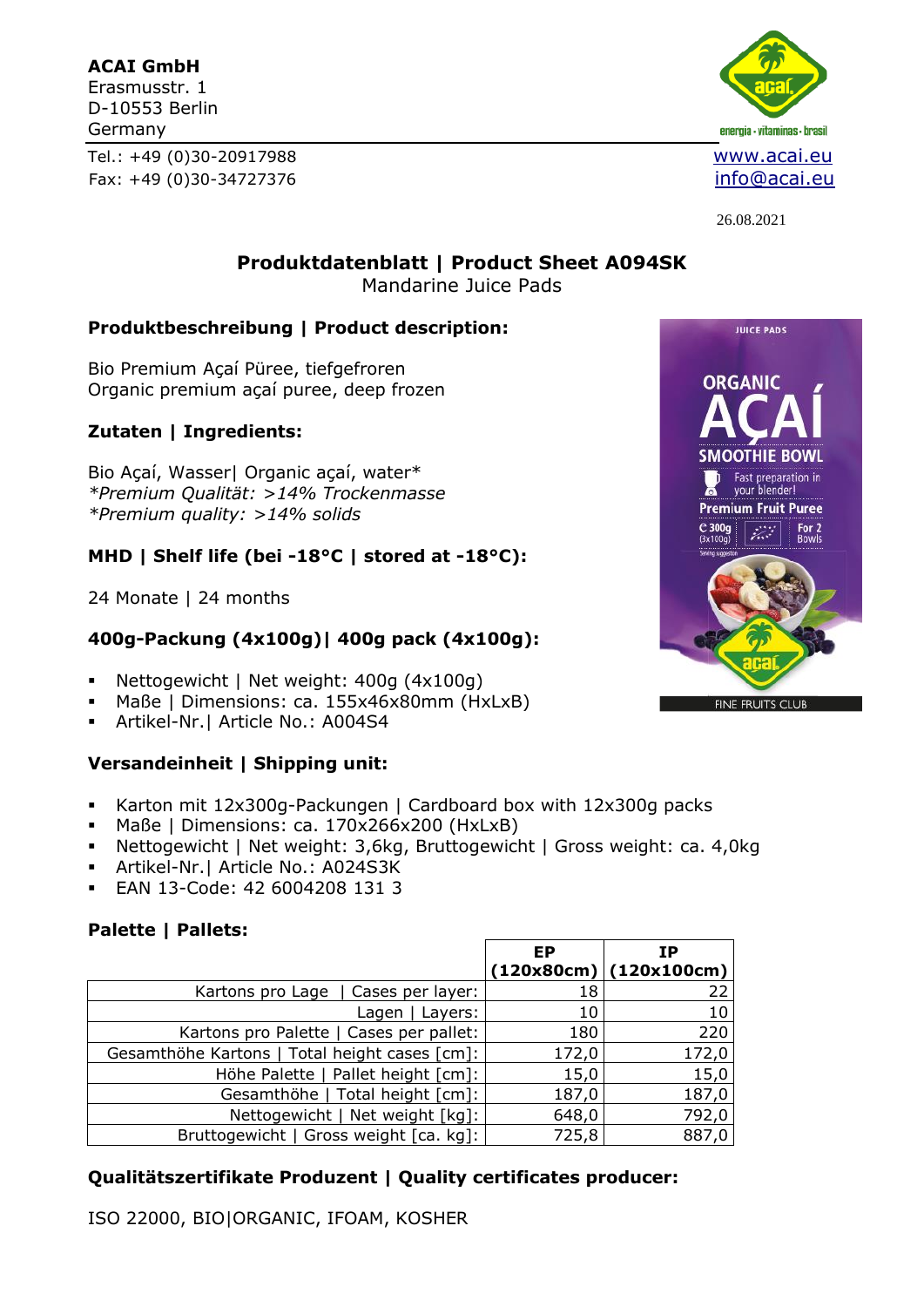#### **ACAI GmbH**

Erasmusstr. 1 D-10553 Berlin Germany

Tel.: +49 (0)30-20917988 [www.acai.eu](http://www.fruchtmark.de/) Fax: +49 (0)30-34727376 [info@acai.eu](mailto:info@acai.eu)



# **Spezifikationen | Specifications**

| <b>GENERAL INFORMATION</b>               |                                                                                                                                               |  |  |
|------------------------------------------|-----------------------------------------------------------------------------------------------------------------------------------------------|--|--|
| <b>Common Name: Tangerine</b>            |                                                                                                                                               |  |  |
| <b>Botanical Name: Citrus reticulata</b> |                                                                                                                                               |  |  |
| Origin:   Brazil                         |                                                                                                                                               |  |  |
|                                          | <b>Description:</b> Product obtained from the edible part of the acerola through<br>technological processes that preserve the safety of food. |  |  |
|                                          | Storage and transport: The product is stored and transported at maximum temperature<br>of $-18$ ° C.                                          |  |  |
|                                          | <b>Shelf life:</b> 24 months from production, if maintained in the original closed<br>package at cold temperature of at least -18°C.          |  |  |
| <b>Ingredients: Tangerine</b>            |                                                                                                                                               |  |  |
| <b>ANALYTICAL INFORMATION</b>            |                                                                                                                                               |  |  |
| ° Brix                                   | >9,0                                                                                                                                          |  |  |
|                                          | $pH$ Max. 3,8                                                                                                                                 |  |  |
| Acidity (% citric acid)                  | Min. 0,50                                                                                                                                     |  |  |
| <b>ORGANOLEPTICAL INFORMATION</b>        |                                                                                                                                               |  |  |
|                                          | <b>Color</b>   Typical of the fruit.                                                                                                          |  |  |
|                                          | <b>Odor &amp; Flavor</b> Typical of the fruit. No off smell.                                                                                  |  |  |
|                                          | Texture Typical of the fruit. No off flavor.                                                                                                  |  |  |
| MICROBIOLOGICAL INFORMATION              |                                                                                                                                               |  |  |
| <b>Total Plate Count : 1.000 CUF/g</b>   |                                                                                                                                               |  |  |
|                                          | Yeast and Mold $ $ Max. 3000 CUF/g                                                                                                            |  |  |
|                                          | <b>E. coli</b> $ $ < 10 CUF/g                                                                                                                 |  |  |
| <b>Salmonella sp</b> Negative / 25g      |                                                                                                                                               |  |  |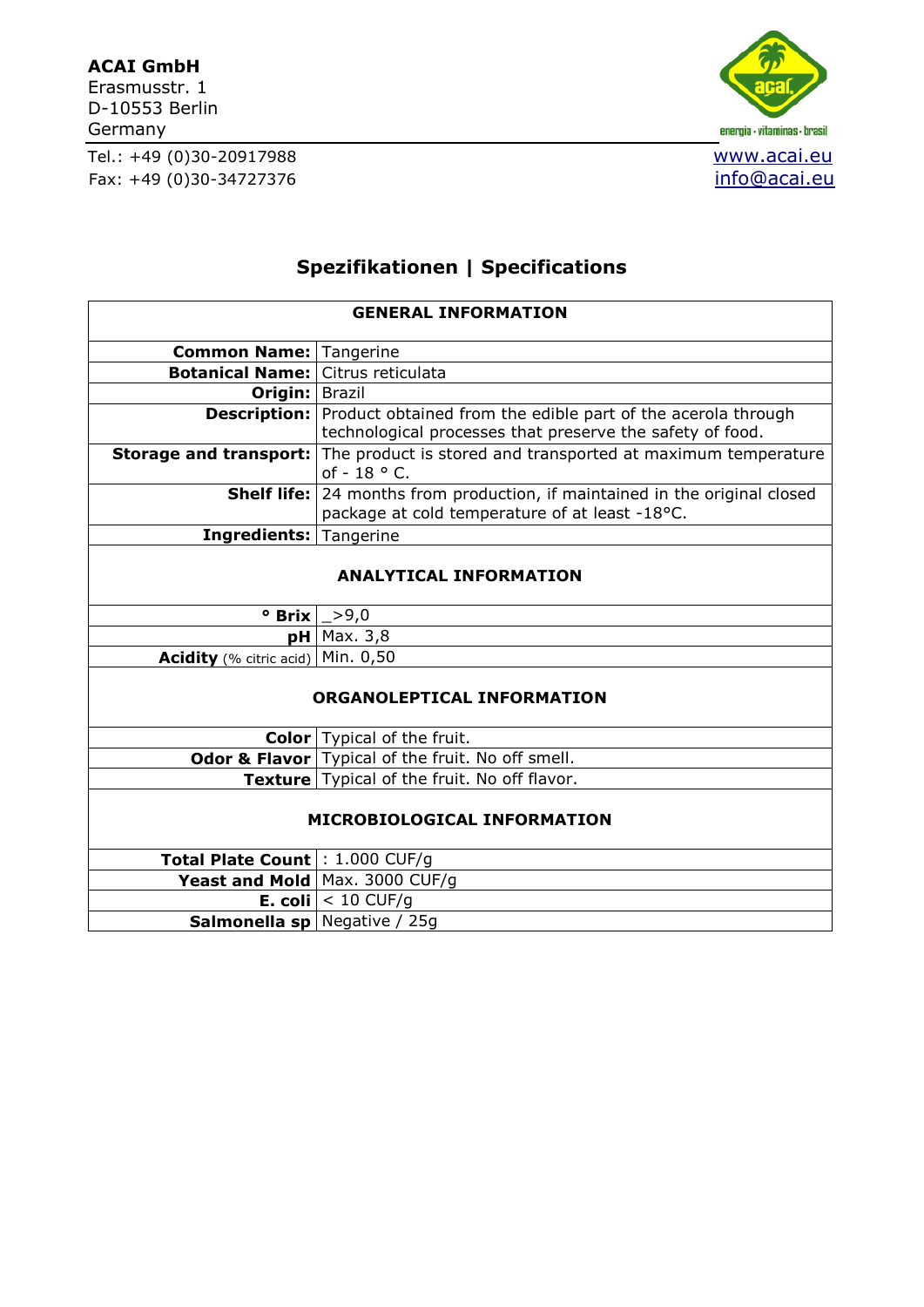#### **ACAI GmbH**

Erasmusstr. 1 D-10553 Berlin Germany







# **Allergenbescheinigung | Allergen statement**

|                                                                                     |                          | Designation of ingredient                                                                                                          |
|-------------------------------------------------------------------------------------|--------------------------|------------------------------------------------------------------------------------------------------------------------------------|
| wheat containing gluten (and products)                                              | x No<br>Yes              |                                                                                                                                    |
| shellfish and crustaceans (and products)                                            | Yes                      |                                                                                                                                    |
| eggs (and products)                                                                 | $\times$ No<br>Yes       |                                                                                                                                    |
| fish (and products)                                                                 | X No<br>Yes              |                                                                                                                                    |
| peanuts (and products)                                                              | $x \rightarrow 0$<br>Yes |                                                                                                                                    |
| soy (and products)                                                                  | X No<br>Yes              |                                                                                                                                    |
| milk including lactose (and products)                                               | Yes                      |                                                                                                                                    |
| caryopsis (e.g. nuts) (and products)                                                | X No<br>Yes              |                                                                                                                                    |
|                                                                                     | Yes                      |                                                                                                                                    |
| mustard (and products)                                                              | X No<br>Yes              |                                                                                                                                    |
| sesame seeds (and products)                                                         | Yes                      |                                                                                                                                    |
| Sulfur dioxide and sulfites (>10 mg/kg or<br>10 mg/l), indicated as SO <sub>2</sub> | X No<br>$\Box$ Yes       |                                                                                                                                    |
| lupine                                                                              | X No<br>Yes              |                                                                                                                                    |
| molluscs                                                                            | X No<br>Yes              |                                                                                                                                    |
| other                                                                               | Yes                      |                                                                                                                                    |
|                                                                                     | celery (and products)    | Application of ingredients with allergenic potential according to EU-classification<br>X No<br>X No<br><b>X</b> No<br>X No<br>X No |

Application of ingredients according to ALBA-list

| 01              | cow's milk protein        | X No                                  | Yes             |  |
|-----------------|---------------------------|---------------------------------------|-----------------|--|
| 02              | lactose                   | X No                                  | Yes             |  |
| 03              | chicken's egg             | X No                                  | Yes             |  |
| 04              | soy protein               | ×٦<br>No                              | Yes             |  |
| 05              | soy lecithin              | $\overline{\mathsf{x}}$<br>No         | Yes             |  |
| 06              | gluten                    | $\frac{\mathsf{x}}{\mathsf{x}}$<br>No | Yes<br>$\alpha$ |  |
| 07              | wheat                     | No                                    | Yes             |  |
| 08              | rye                       | ⊠<br>No                               | Yes             |  |
| 09              | beef                      | 冈<br>No                               | Yes             |  |
| 10              | pork                      | $\overline{\mathsf{x}}$<br>No         | Yes             |  |
| 11              | chicken                   | $\overline{\mathsf{x}}$<br>No         | Yes             |  |
| 12              | fish                      | ⊠<br>No                               | Yes             |  |
| 13              | shellfish and crustaceans | ⊠<br>No                               | Yes             |  |
| 14              | maize                     | 冈<br>No                               | Yes             |  |
| 15              | сосоа                     | ×<br>No                               | Yes             |  |
| 16              | legumes/pulses            | $\overline{\mathsf{x}}$<br>No         | Yes             |  |
| 17              | nuts                      | X<br>No                               | Yes             |  |
| 18              | nut oil                   | $\overline{\mathsf{x}}$<br>No         | Yes             |  |
| 19              | peanuts                   | X No                                  | Yes             |  |
| 20              | peanut oil                | X No                                  | Yes             |  |
| 21              | sesame                    | ∞<br>No                               | Yes             |  |
| 22              | sesame oil                | X No                                  | Yes             |  |
| 23              | glutamate                 | 冈<br>No                               | Yes             |  |
| 24              | sulfite (E 220 bis E 228) | ⊠<br>No                               | Yes             |  |
| 25              | lupine                    | X<br>No                               | Yes             |  |
| 26              | coriander                 | ⊠<br>No                               | Yes             |  |
| $\overline{27}$ | celery                    | $\boxtimes$<br>No                     | Yes             |  |
| 28              | carrot                    | X)<br>No                              | Yes             |  |
| 29              | mustard                   | X No                                  | Yes             |  |

## **Vegan-Bescheinigung | Vegan statement**

Wir bestätigen, dass keine tierischen Zutaten oder Zusätze tierischen Ursprungs verwendet wurden. | We confirm that no animal ingredients or additives from animal origin have been used.